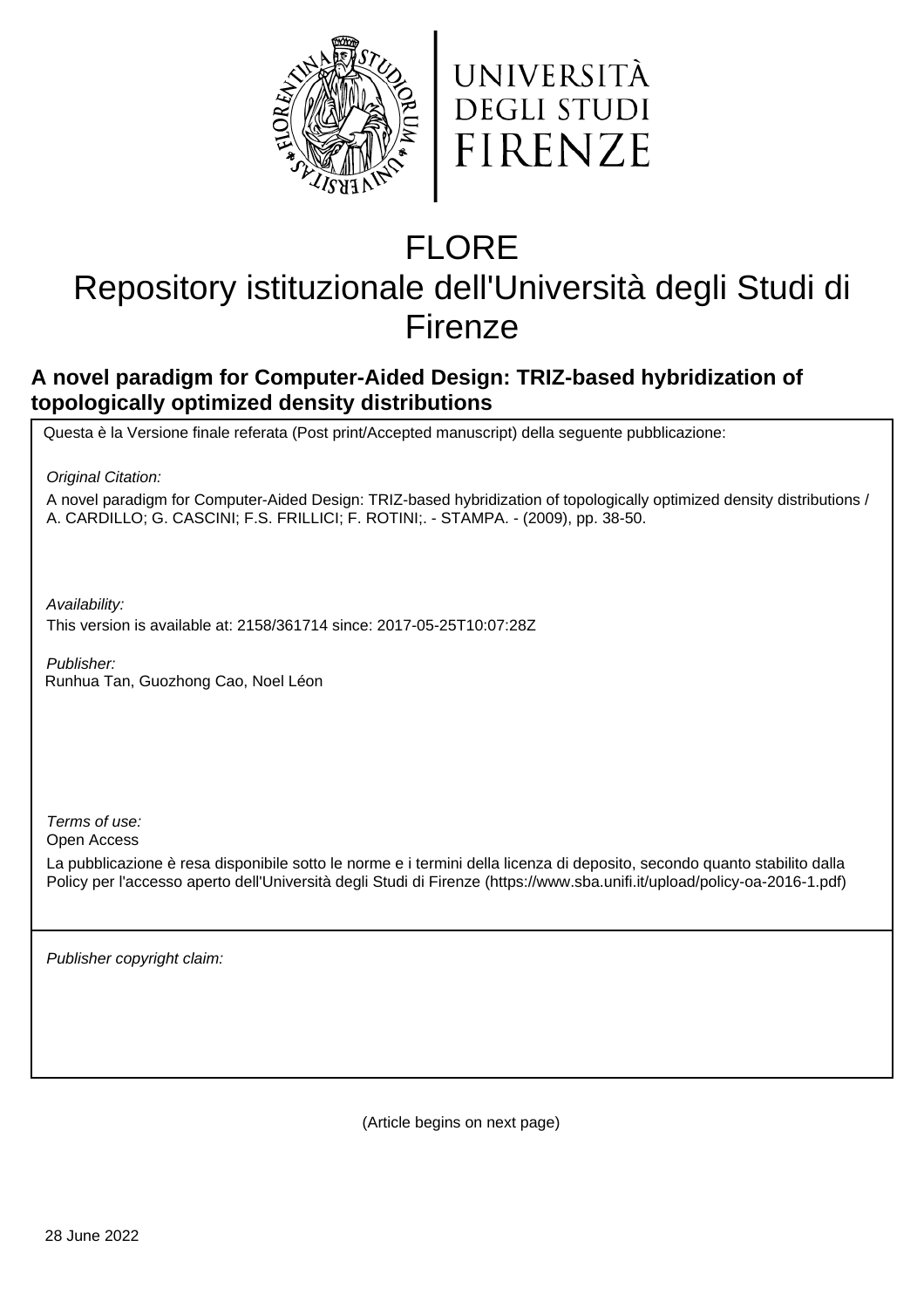### **A novel paradigm for Computer-Aided Design: TRIZbased hybridization of topologically optimized density distributions**

A. Cardillo<sup>1</sup>, G. Cascini<sup>1</sup>, F. S. Frillici<sup>2</sup>, F. Rotini<sup>2</sup>

<sup>1</sup> Dip. di Meccanica, Politecnico di Milano, Campus Bovisa Sud via La Masa, 1 - 20156 Milano, Italy alessandro.cardillo@kaemart.it, gaetano.cascini@polimi.it <sup>2</sup> Dip. di Meccanica e Tecnologie Industriali, Università di Firenze, via di Santa Marta, 3 - 50139 Firenze, Italy {francescosaverio.frillici[, federico.rotini}@unifi.it](mailto:federico.rotini%7d@unifi.it)

**Abstract**: In a recent project the authors have proposed the adoption of Optimization Systems [1] as a bridging element between Computer-Aided Innovation (CAI) and PLM to identify geometrical contradictions [2], a particular case of the TRIZ physical contradiction [3]. A further development of the research [4] has revealed that the solutions obtained from several topological optimizations can be considered as elementary customized modeling features for a specific design task. The topology overcoming the arising geometrical contradiction can be obtained through a manipulation of the density distributions constituting the conflicting pair. Already two strategies of density combination have been identified as capable to solve geometrical contradictions and several others are under extended testing. The paper illustrates the most recent results of the ongoing research mainly related to the extension of the algorithms from 2D to 3D design spaces. The whole approach is clarified by means of two detailed examples, where the proposed technique is compared with classical multi-goal optimization.

**Keywords**: Computer-Aided Innovation, Computer-Aided Conceptual Design, Embodiment Design, Topological optimization, TRIZ.

#### **1 Introduction and related art**

Despite it is widely recognized the relative importance of conceptual design, due to its influential role in determining product's fundamental features, as a matter of facts, CAD/CAE systems are not conceived to allow fast input and representation of concept models, and consequently they introduce inertial barriers in experimenting new models of design solutions. Indeed they don't provide any support to designers in developing and expressing their creativity [5, 6].

In fact, commercial CAD systems let the users successfully carry out tasks related to the detailed design stage, but not enough efforts have been dedicated to the conceptual design phase, especially activities such as function synthesis, concept generation and exploration.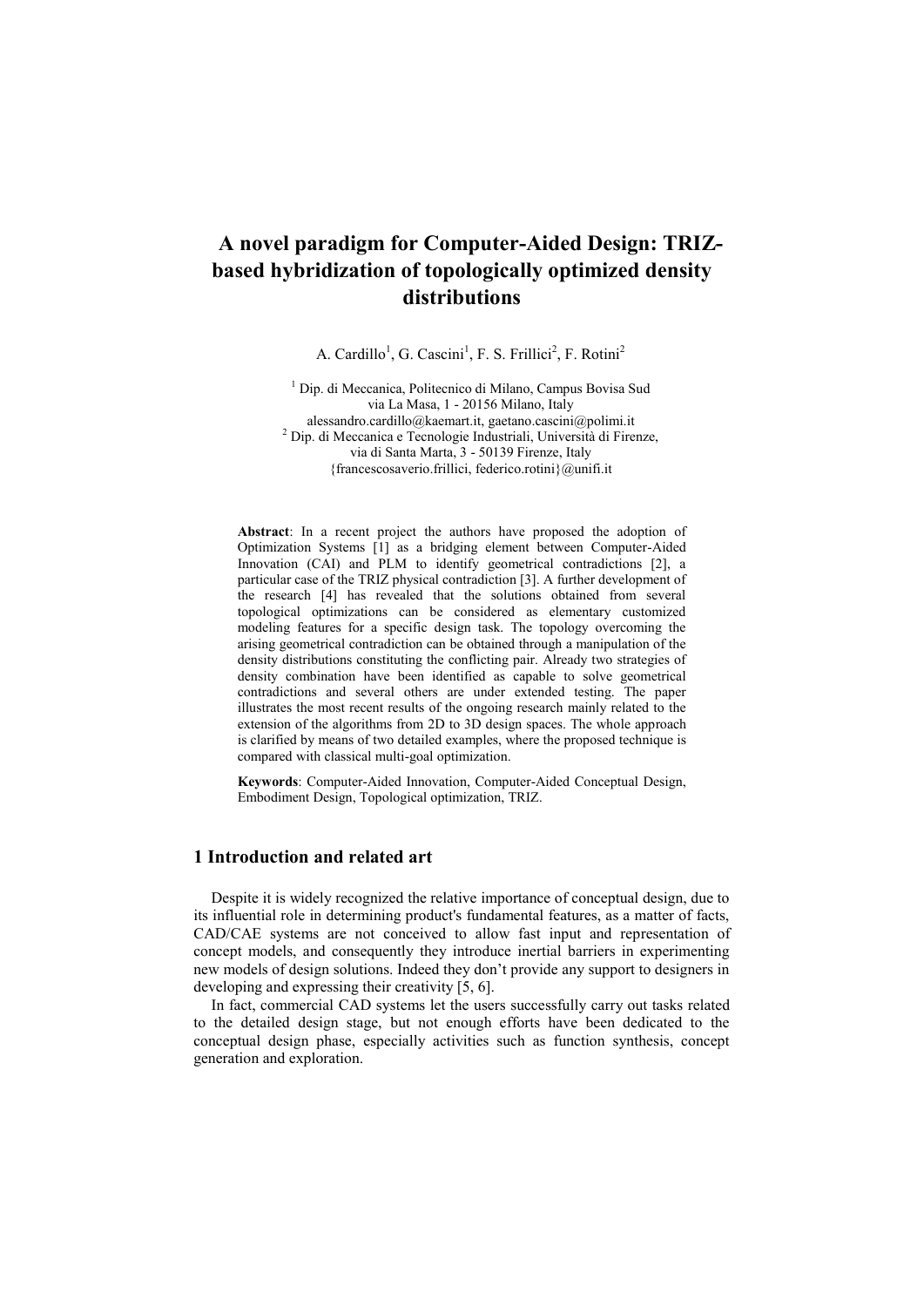Preliminary attempts to provide conceptual design capabilities to CAD systems are in progress: in [7] shape and topological variations of a 3D model are proposed as a means to generate an optimal geometry through the application of genetic algorithms. Nevertheless, topological and shape variations are obtained through the modification of classical 3D modeling features, which dramatically limit the design space and impact the practical usability of the proposed method.

Topology Optimization is a technique that determines the optimal material distribution within a given design space, by modifying the apparent material density defined as design variable. The design domain is subdivided into finite elements and the optimization algorithm alters the material distribution within the design space at each iteration, according to the objective and constraints defined by the user. The surfaces defined as "functional" by the user, are preserved from the optimization process and considered as "frozen" areas by the algorithm.

Thus, designing through Topology Optimization technique means translating a design task into a mathematical problem with the following basic entities:

- An Objective Function, i.e. a combination of Evaluation Parameters, adopted as a reference metric to assess the degree of satisfaction of the design requirements;
- A set of Design Variables, i.e. material density variables by which the design domain is parameterized; they constitute the Control Parameters of the system affecting the Evaluation Parameters.
- A set of External Inputs and Constraints representing the operating conditions and requirements the system has to satisfy. Among them, manufacturing constraints may be set in order to take into account the requirements related to the manufacturing process. Sliding planes and preferred draw directions may be imposed for molded, tooled and stamped parts as well as minimum or maximum size of the structural elements (i.e. ribs, wall thicknesses, etc.).

The optimization algorithm finds the material density distribution within the given design domain which minimizes, maximizes, or, in general, "improves" the objective function, i.e. the Evaluation Parameters, while satisfying the Constraints.

Although Topology Optimization was born with the aim to support design tasks related to structural analyses, it has been recently applied to address design problems also in other fields such as: fluid dynamics, heat transfer and non linear structure behavior. Several works are available in literature, examples are provided in [8-10].

However, since the design process has multidisciplinary characteristics, improving one performance of a system may result in degrading another. This kind of conflicts cannot be solved using Design Optimization since these techniques are able to focus the design task only to one specific performance to be improved. More precisely, Design Optimization tools allow to manage multiple goals just by defining complex objective functions where a weight must be assigned to each specific goal [11]. Thus, the best compromise solution is generated on the base of an initial assumption made by the designer about the relative importance of the requirements, without taking into account the reciprocal interactions.

The integration among Topology Optimization technique and CAD tools is another very important open issue that should be addressed in order to enhance interoperability. As stated so far, Topology Optimization uses a material density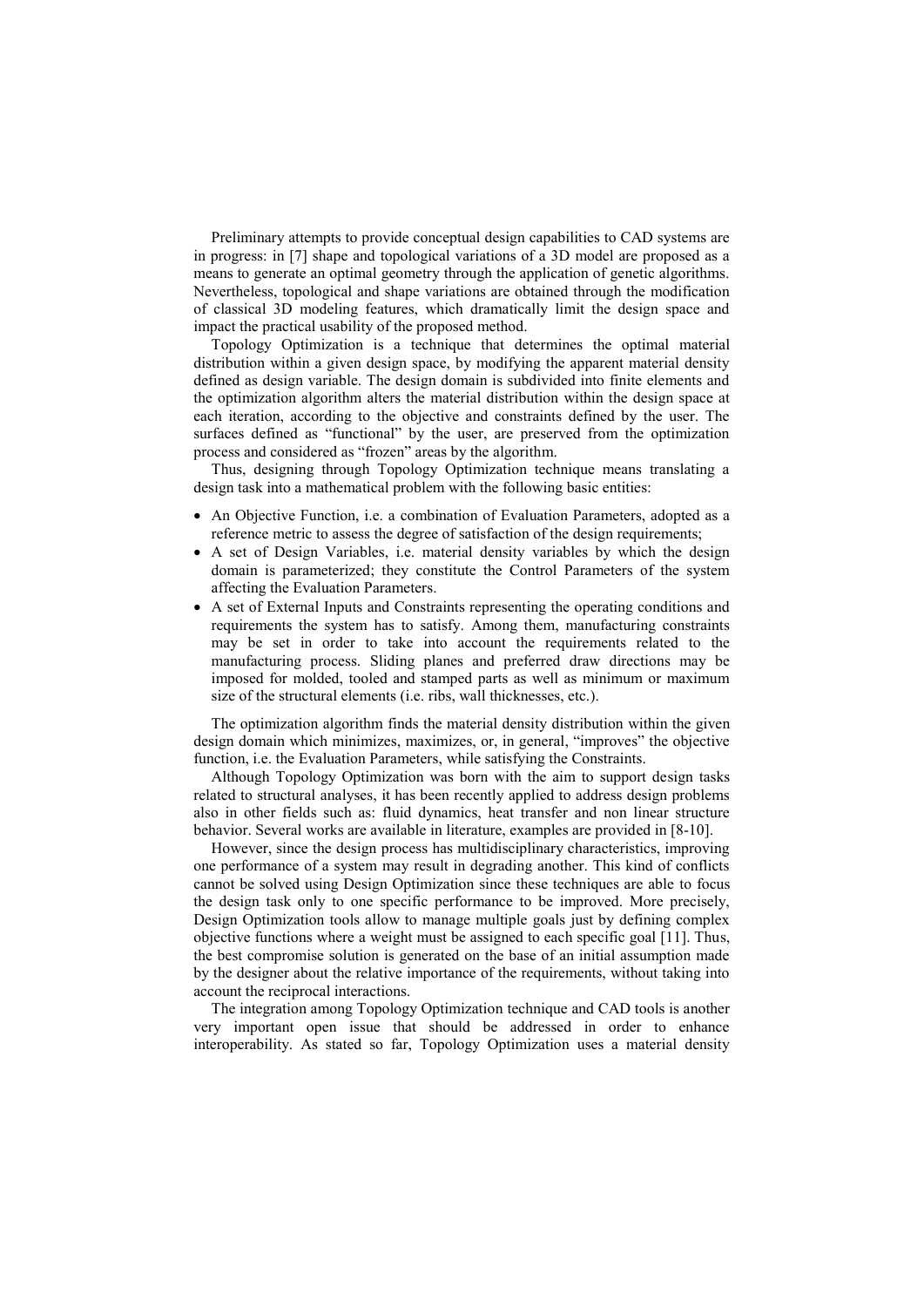distribution within a given design domain to represent a geometry: this paradigm cannot be directly translated into the feature-based representation used in CAD tools.

In [4] the authors have presented an approach for hybridization of optimized density distributions based on TRIZ manipulation capable to overcome certain types of contradiction and they have illustrated the effectiveness of the proposed technique by means of two examples, the first related to the redesign of a motor-scooter wheel which should be manufactured using plastic material instead of aluminium alloy; the second related to the design of a linear guidance system that experiences two different loading conditions. Both the examples were related to 2D design problems. In this paper further developments of the research in progress are presented: extension of the density hybridization technique to a general 3D design space; application of the proposed approach also to geometrical contradictions obtained by the comparison of more than two conflicting boundary conditions. New examples have been developed to demonstrate the efficiency of the proposed approach and with this purpose a comparison between traditional multi-goal optimization, genetic algorithms applied to topological optimization and the TRIZ-based hybridization technique are presented. Section 2 summarizes the theoretical foundation of the suggested approach, while the hybridization algorithm is detailed in section 3. In Section 4 two applications of the method to 2D and 3D case studies are presented and discussed.

#### **2 A new role for Topology Optimization systems**

Innovation and optimization are usually conceived as conflicting activities. Besides, topology and shape generation capabilities of modern design optimization technologies can be adopted as a means to speed-up the embodiment of innovative concepts, but also as a way to support the designer in the analysis of conflicting requirements for an easier implementation of TRIZ instruments for conceptual design. In facts: (i) defining a single multi-goal optimization problem leads to a compromise solution; (ii) besides, defining N complementary mono-goal optimization problems, each with specific boundary conditions, leads to N different solutions; (iii) these solutions can be conflicting and this is the key to find contradictions.

In [1] it was proposed a classification of these contradictions mostly related to the geometrical differences between the results of the mono-goal optimization tasks and to the nature of the conflicting design parameters.

Instead of accepting a compromise solution generated by a multi-goal optimization, it is preferable to determine the best geometry for each boundary condition the technical system may encounter and, if these results conflict each other, adopt a TRIZ approach to overcome the emerging contradictions.

In [4] the authors formalized the concept of contradiction from Classical TRIZ in the case of geometrical contradiction identified by the comparison of topological optimizations. The minimal contradiction involves two alternative density distributions arising from two topological optimizations of the same technical system (TS) where different boundary conditions are applied, as schematically represented in figure 1: the symbols "+" and "-" mean that the behavior of the TS under the i-th Boundary Condition improves and worsens respectively according to the goal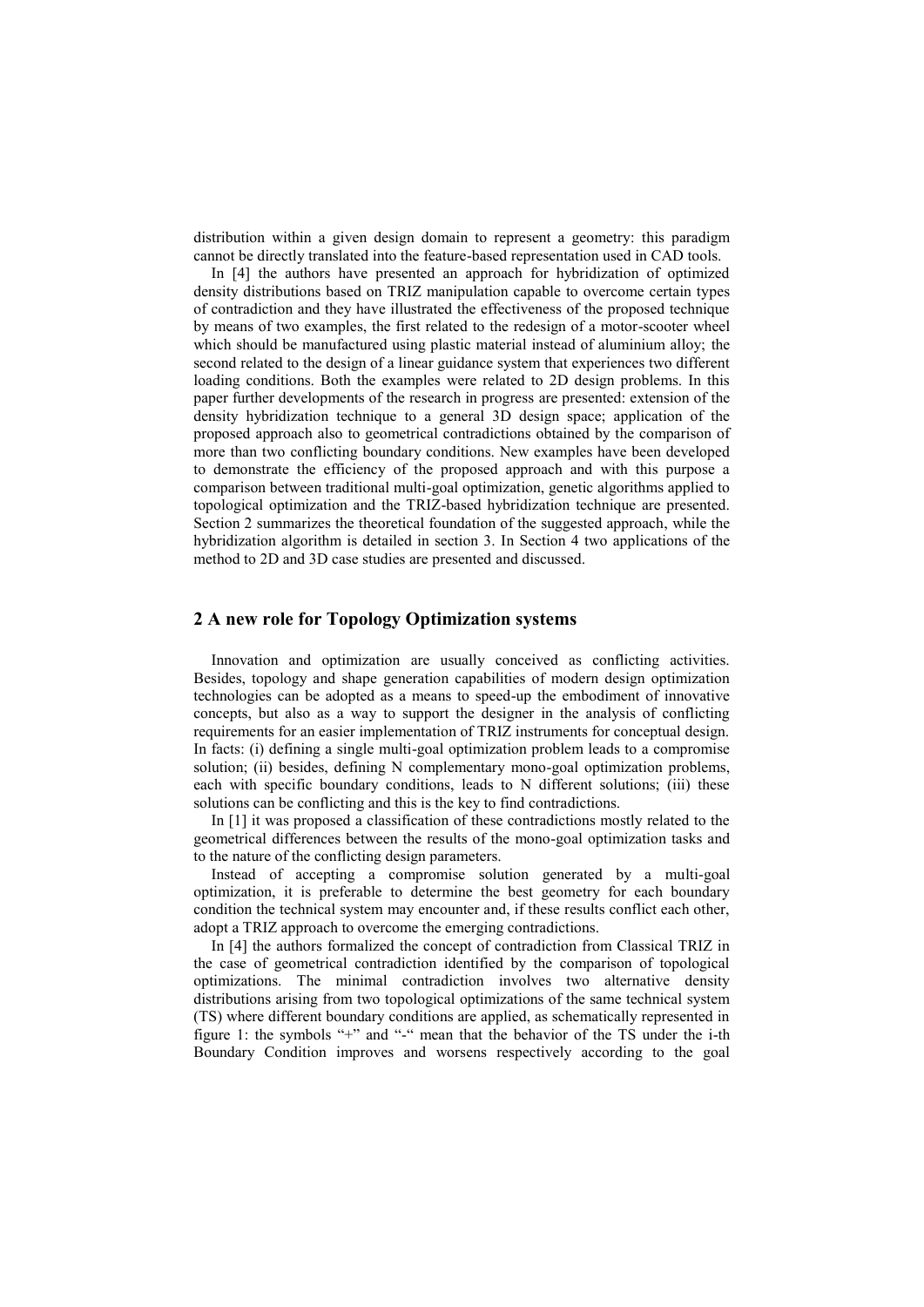function of the optimization problem. In other words, the diagram in figure 1 should be read as follows: the density distribution should assume the topology " $\vee$ " in order to improve the behavior of the TS under the Boundary Condition #1, but then it degrades the behavior under Boundary Condition  $#2$  and should assume the topology " $\wedge$ " in order to improve the behavior of the TS under the Boundary Condition #2, but then it degrades the behavior under Boundary Condition #1.



**Fig. 1.** Geometrical contradiction derived by the comparison of two topological optimizations related to alternative boundary conditions of the technical system. The density distribution is not a scalar variable, but a 3D-array representing the optimized density of each voxel.

More generally a TS can experience more than two different operating conditions and consequently more than two topologically optimized density distributions can impact the same contradiction. The properties of such a "generalized contradiction" are still under investigation as well as the most effective directions to generate a satisfactory solution [12].

In [4] the authors have proposed the density distributions generated by topological optimizations of mono-goal problems as elementary customized feature for the definition of the geometry of a certain mechanical part during the embodiment stage, when its functional role must be translated into a geometry to be manufactured and coupled with other subsystems. The result of a topological optimization is a distribution of density so that each cell of the design space assumes a fuzzy value between 0 and 1, which in turns means that boundaries are not rigid as it happens also with classical free-form modeling features; in facts, a density distribution can produce both topological and shape variations while, apart few exceptions, parametric modifications of a free-form surface produce just shape variations; compared with free-form surfaces where a shape variation is obtained by moving many control nodes, the output of a topological optimization produces different specific geometries by editing just one parameter, i.e. the threshold value of the density discriminating between void and filled space.

#### **3 The hybridization algorithm**

The investigation carried out by the authors about many different geometrical contradictions and related solutions revealed that typical solution paths can be associated to: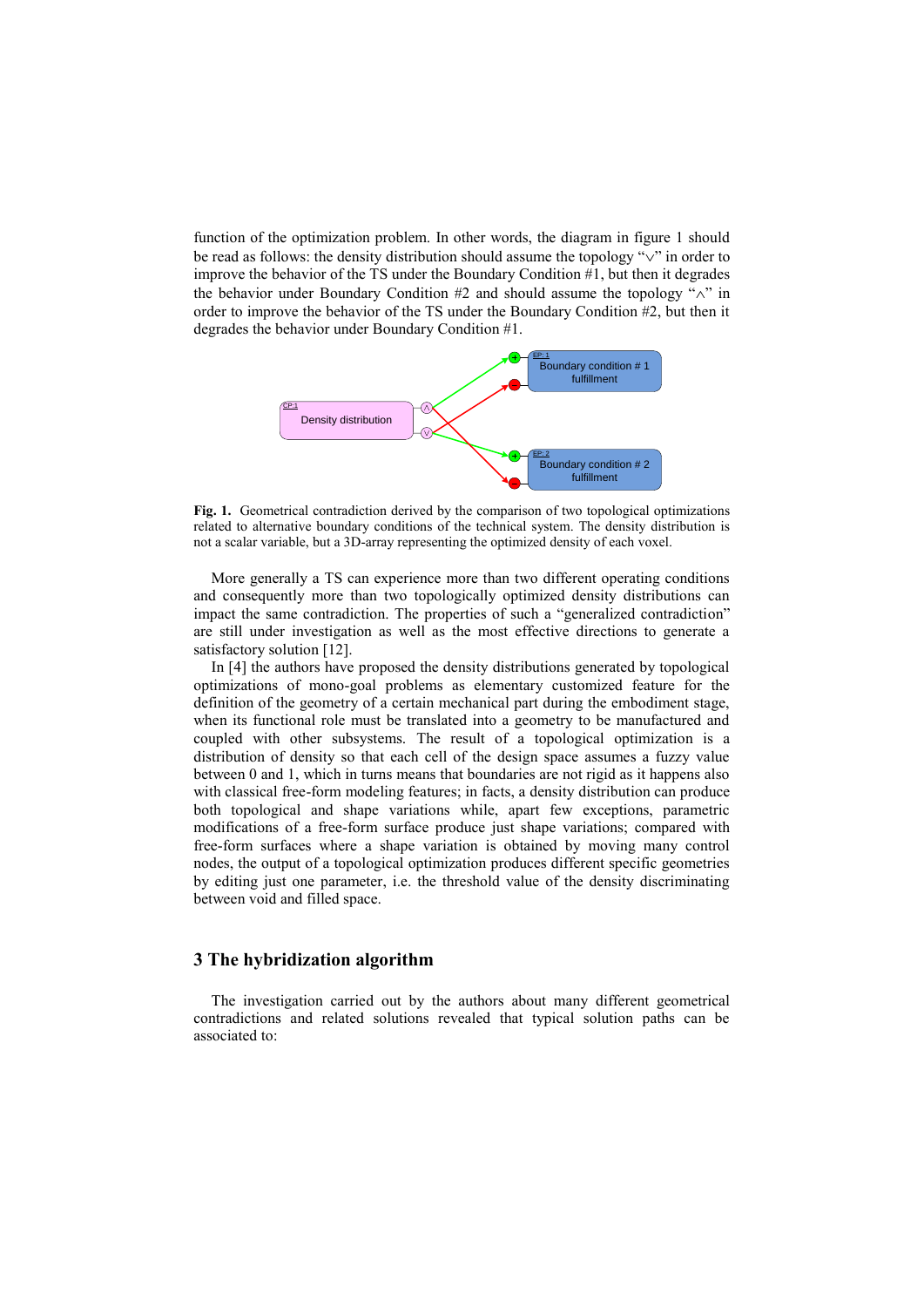- different orientation of a geometrical feature, i.e. a rotation of a geometrical element, or in TRIZ terms, "Another Dimension" (Inventive Principle #17);
- multiple copies obtained by a translation of a geometrical feature, as suggested from the trend of evolution Mono-Bi-Poly of homogeneous systems applied to geometrical features;
- a combination of the above, i.e. the trend Mono-Bi-Poly applied to systems with shifted characteristics obtained by introducing multiple copies of a geometrical feature, each with a proper position and orientation; the simplest case is obtained by duplicating a geometrical feature by means of a mirror operation.

A general expression capable to represent all the above solution strategies is:

$$
\rho(x, y, z) = \frac{\sum_{i=1}^{N} \sum_{j=1}^{Mi} K_{ij} \rho_i \left( [ROT]_{ij}(x, y, z)^T + (x_0, y_0, z_0)^T_{ij} \right)}{\sum_{i=1}^{N} \sum_{j=1}^{Mi} K_{ij}}
$$
(1)

where:

- N is the overall number of conflicting mono-goal optimizations (two if a classical TRIZ contradiction model is adopted);
- Mi is the number of "copies" of the i-th solution (step of a mono-bi-poly trend);
- Kij is the weight assigned to the j-th copy of the i-th distribution of density;
- $\bullet$  [ROT]ij is the rotation applied to the j-th copy of the i-th distribution of density;
- $\bullet$  (x0, y0, z0)ij is the translation applied to the j-th copy of the j-th distribution of density.

Since (1) must be applied to volumes segmented into finite elements (FE) and not to a continuum, rotations and translations imply that, in a general case, FE meshes don't overlap (figure 2, left). Thus, the calculation of the resulting density must be accomplished on a new mesh built upon the information contained in each rototranslated FE mesh (it is worth to remember that the density is here represented as a scalar value assigned to each voxel of each mesh containing the results of a monogoal opimization). Such a new mesh should be fine enough to keep the detail level of each mono-goal optimization; at the same time, it can't be constituted by an excessive number of extremely small elements, since it would imply too cumbersome calculations. In facts, as clarified by the 2D example in figure 2 left, the superposition of even just two meshes means calculating the resulting density in a number of elements much higher than the original size of the meshes themselves. Clearly, such an increase of the number of FE worsens when a 3D superposition is accomplished and even more when more than 2 meshes are combined.

In order to overcome such a limitation, it is proposed to adopt a single reference mesh characterized by elements keeping the same size of the original FE models; then, the density of each mono-goal optimization is projected onto the reference mesh through the creation of a number of virtual points. As shown in figure 2 right, the density of each FE is temporarily associated to a set of *n* representative points homogeneously distributed in each voxel. Then, the density of each FE of the reference mesh (thick line) is estimated as the average of the density values associated to each representative-point contained within the limits of the FE itself.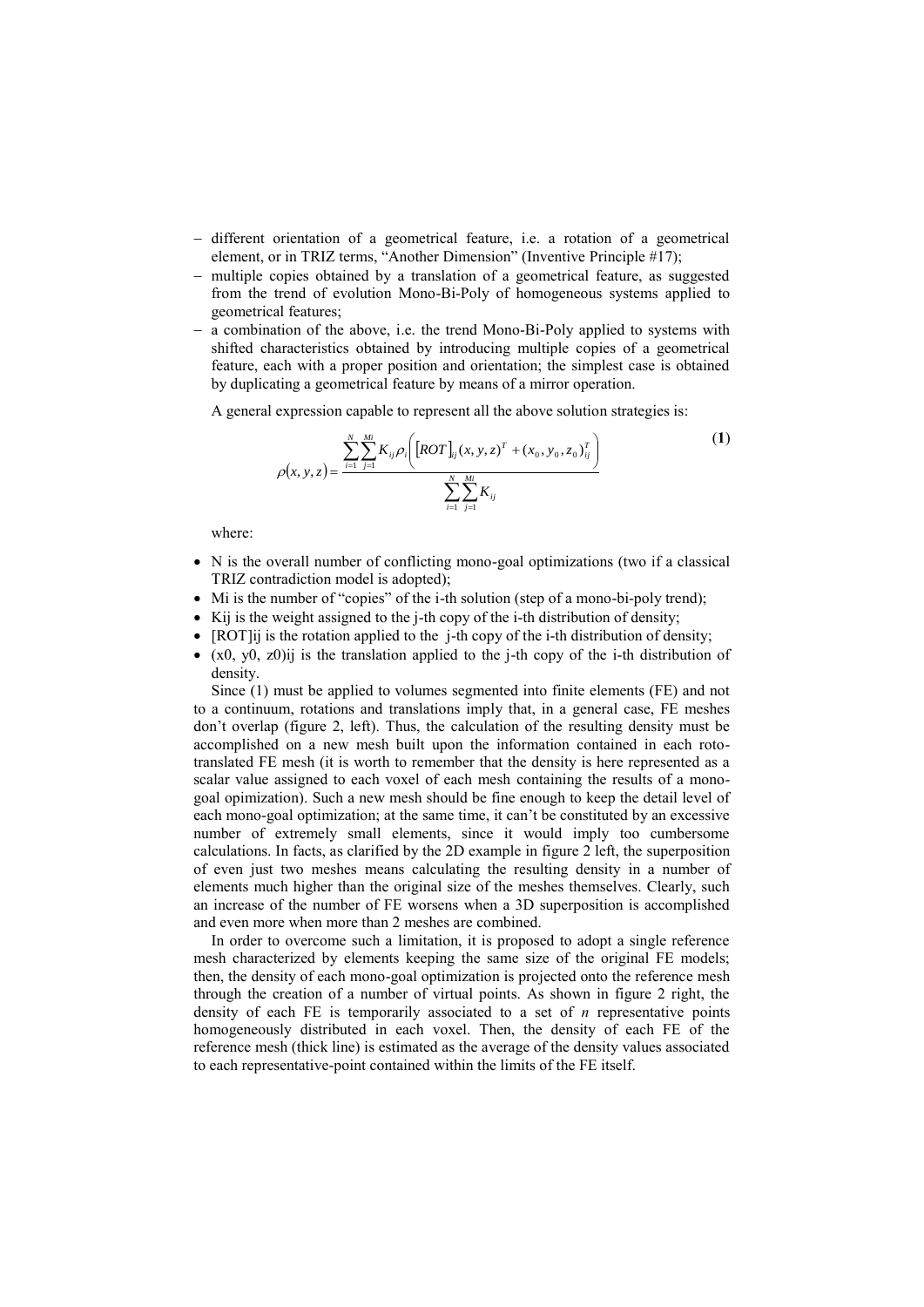

**Fig. 2.** Left: exemplary superposition of 2D rectangular meshes and consequent multiplication of the areas where a different combination of density should be applied. Right: the proposed technique consists in projecting on a reference mesh (thick line) the density resulting from each mono-goal optimization through a number of mass-points associated to each FE (here, *n*=5).

A more detailed discussion about the relationship between the optimal value for the parameter *n* and the size of the reference mesh is out of the scopes of the present paper and it is postponed to an upcoming publication.

Once that each roto-translated density distribution of the mono-goal optimizations has been projected on the reference mesh, the hybridization formula (1) can be applied directly and a traditional threshold criterion can be adopted to remove the voxels having a lower density.

#### **4 Exemplary applications**

In this section the proposed hybridization method is applied to:

- a plate under two conflicting load cases;
- a "three spokes" wheel undergoing three different operating conditions;

For each of the above mentioned case studies, a comparison among the hybridized topology and those obtained through a traditional multi-objective optimization process, is presented with the aim to assess the effectiveness of the proposed approach. The multi-objective traditional optimizations, as well as each mono-goal optimization, have been carried-out using the topology optimization code Optistruct rel. 8.0 by Altair [13].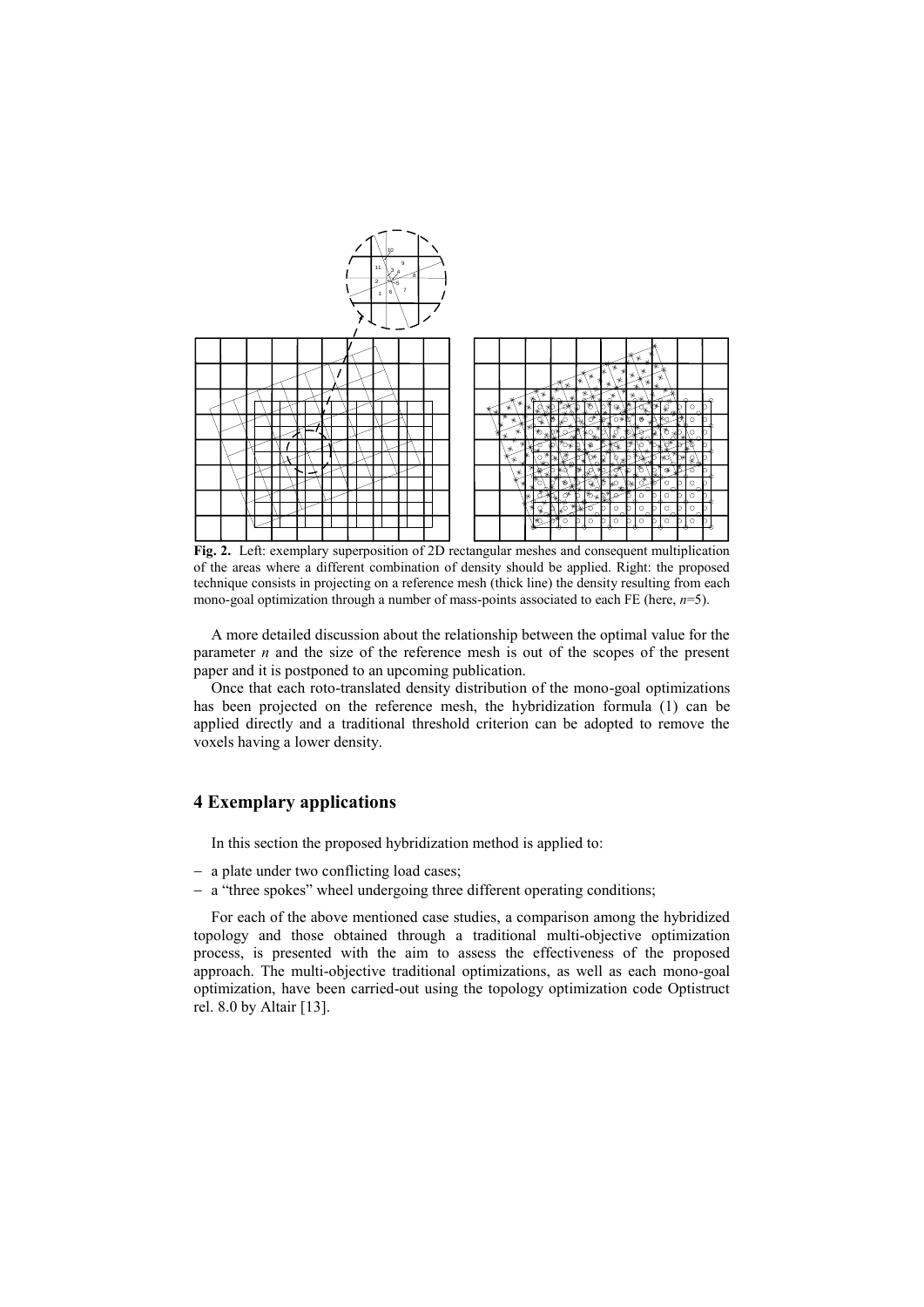#### **4.1 Plate under two conflicting load cases**

The first example is a trivial application to clarify the working principle and the potentialities of the proposed algorithm. The problem has been taken from [14] where the multi-objective topology optimization has been performed by means of Genetic Algorithms (GAs). It concerns the design of a plate having an overall dimension of 400 x 300 mm and a thickness of 10 mm, that experiences two different operating conditions, each constituted by a load having a magnitude of 200 N (figure 3). The plate is made of a steel alloy (elastic modulus 210 GPa).



**Fig. 3.** Plate under two different load conditions [14]. The plate is fully constrained at the corners on the left edge and the forces are alternatively applied on the upper and lower corner of the right edge.

The optimization task consists in finding the optimal material distribution that minimizes the deformation energy of the plate, under a maximum mass constraint of 3 kg. According to the proposed approach, two mono-objective optimizations have been performed under the same mass constraint: one for each load case. In figure 4 the resulting topologies are shown.



**Fig. 4.** Topologies resulting from the mono-objective optimizations: optimal density distributions under boundary conditions 1 (ledt) and 2 (right). The objective function is the minimal deformation energy under a maximum mass constraint of 3 kg.

According to the hybridization formula, under the hypothesis of no repetitions  $(M<sub>i</sub>=1)$ , and without any translation/rotation applied, the final density should be determined as the sum of the two mono-objective topologies presented in figure 3. Each density distribution has been weighted with a coefficient equal to 1, this is in accordance with the magnitude of the deformation energy that is the same for both the load cases. The hybrid topology obtained under these hypotheses is shown in figure 4.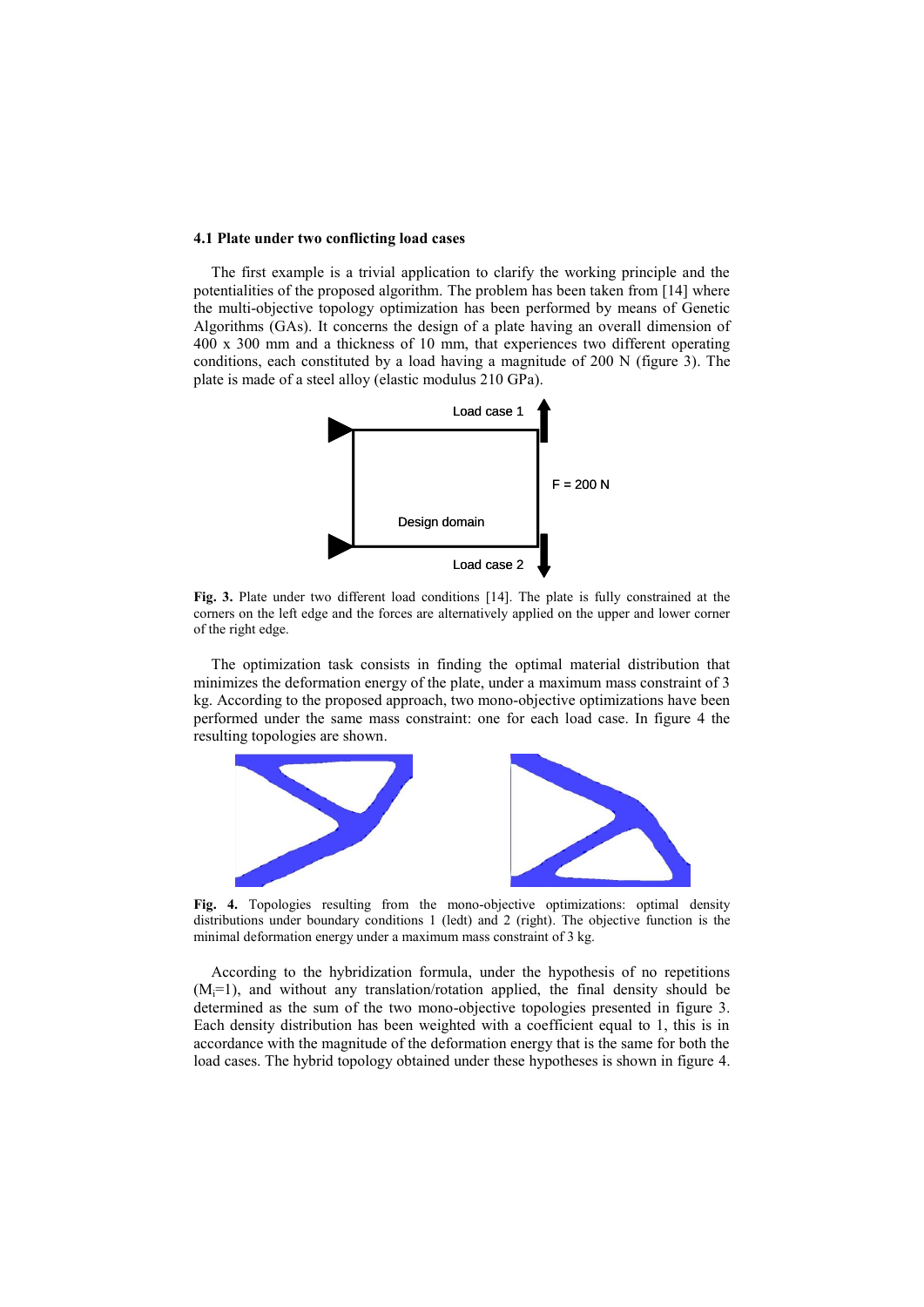This shape has been obtained by soiling the density distribution according to the mass constraint of 3 kg.

As a comparison means, a traditional multi-objective optimization has been accomplished by assigning the same relevance to the two objectives, i.e. considering as objective function the sum of the deformation energy of each load case. In figure 5 the obtained topology is shown, it has been soiled with a proper density threshold value in order to meet the mass constraint.



**Fig. 5.** Comparison between the topology obtained through the application of the proposed hybridization approach (left) and the result of the multi-goal optimization with balanced weight of the load cases (right). Both the solution share the same mass constraint (maximum 3 kg).

A benchmark among the solutions presented in figure 5 has been performed by evaluating the deformation energy under the two load cases experienced by the plate. The obtained results are shown in Table 1: the hybrid solution, indeed quite different from the solution obtained through the multi-objective optimization, reveals higher mechanical performances.

**Table 1.** Hybrid solution vs. Multi-Objective, deformation energy comparison for load case 1 and 2.

| Topology                   | Deformation Energy (mJ) |  |
|----------------------------|-------------------------|--|
| 1 - Multi-Objective        | 592                     |  |
| 2 - Hybrid                 | 5 21                    |  |
| $\Delta(2 \text{ vs. } 1)$ | $-12\%$                 |  |

As mentioned above, this exemplary case study has been taken from [14], where it was used by the authors to assess the effectiveness of a multi-objective topology optimization method based on Genetic Algorithms (GAs). It is worth to notice that in this case, the hybridization approach brings to the same solution obtained by the GAs. Besides, in [4] GAs required an initial population of 200 different topologies and the optimal solution was obtained after 600 generations, while the hybridization method requires a much lower number of individuals, i.e. the number of mono-objective optimizations.

Thus, the proposed hybridization approach seems to be more efficient than GAs from the computational point of view, even if further investigations are required in order to check its robustness in terms of search of the global minima.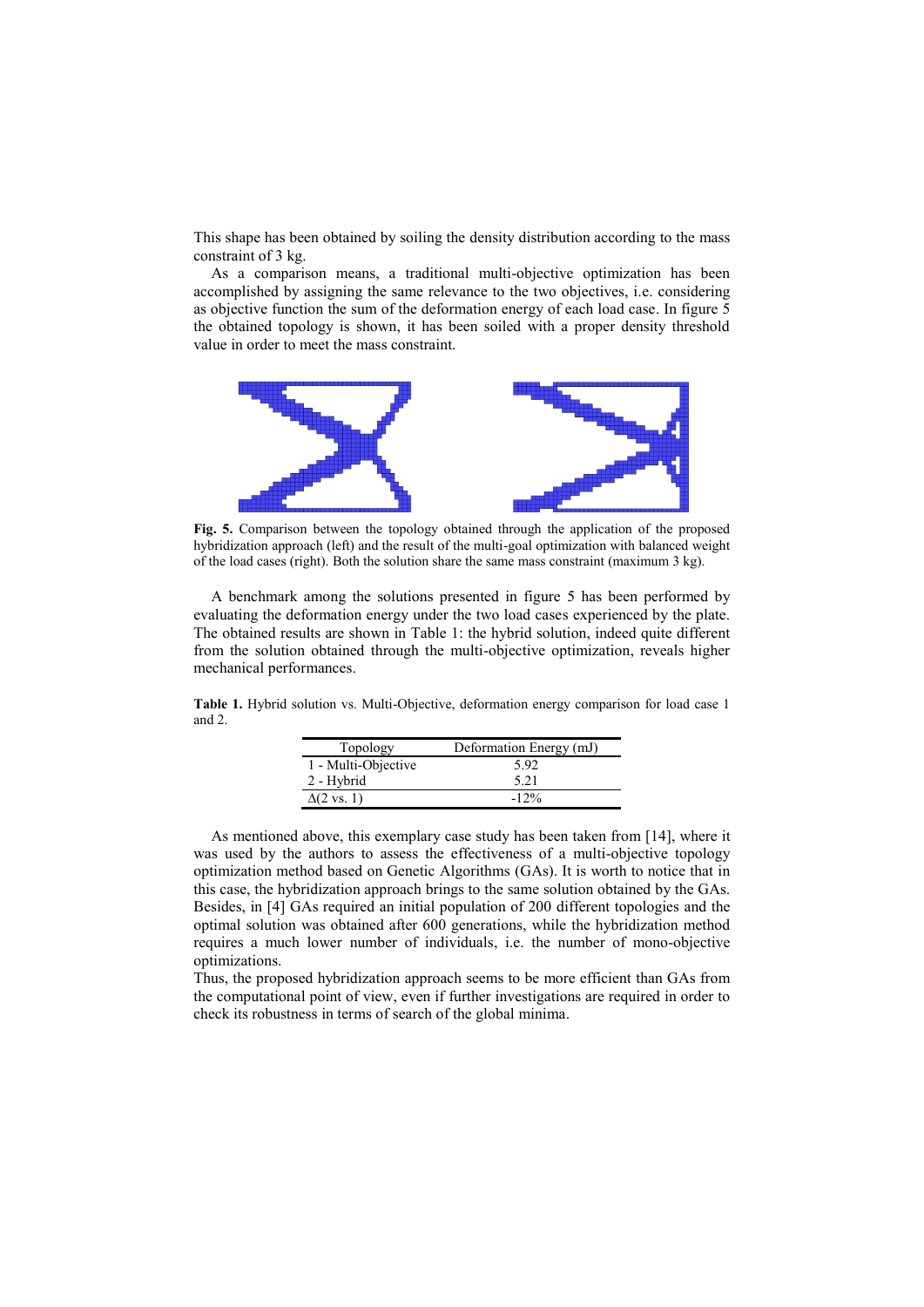#### **4.2 Three spokes wheel**

The second case study is referred to the application of the hybridization method to a three spokes wheel, in order to improve its performances under three different load conditions. In such a case, the design domain is represented by a 3D design space; the load cases, that the wheel encounters during its real operating conditions, can be considered as a combination of the followings:

- Load case 1: a load acting in the radial direction, approximately constituted by half the weight of the scooter plus passenger, typical of the vehicle running at the cruise speed;
- Load case 2: a load having a direction parallel to the axis of the hub, representing the load acting on a curving vehicle;
- Load case 3: a load applied in a tangential direction, typical of binding breaking actions.

All these loads have been applied on each side of the rim channel in which the tyre is placed. In order to avoid concentrated loads, they have been distributed on four nodes of the mesh, on each side of the rim. The rim channel and the hub of the wheel have been defined as functional surfaces in the design domain, the displacements of the surface of the hub have been fully constrained along the radial, tangential and axial directions. For each of the three load a reference magnitude of 1000 N has been considered.

The objective of the optimization task was finding the best design which minimize the deformation energy under the three different load conditions. The material by which the wheel is made is ABS, having a charge of 30% in mass of glass fibres (elastic modulus around 20 GPa). The constraints of the optimization task were:

- 1. mass of the wheel  $\leq$  3.3 kg;
- 2. axial draw direction in order to guarantee the manufacturability through an injection molding process and a three spokes configuration;

According to these constraint the hybridization process has been performed taking into account the following mono-objective optimizations:

- 1. wheel under radial load;
- 2. wheel under axial load;
- 3. wheel under axial load acting in the opposite direction of condition 2;
- 4. wheel under tangential load;

The topologies resulting from conditions 2 and 3 were the same due to the manufacturing constraint imposed for the material. The geometries shown in the figure 5 are those obtained after the application of a threshold to meet the mass constraint of 3.3 kg. The roughness of the resulting shapes is due to the direct translation of the soiled density distributions into a faceted STL model, obtained by means of the OSSMOOTH tool by Altair Hypermesh rev. 8.0.

In terms of generalized contradiction [12], the results summarized in figure 6 can be expressed in the following form: the array of density associated to each voxel of the design domain should assume the value producing topology a) in order to satisfy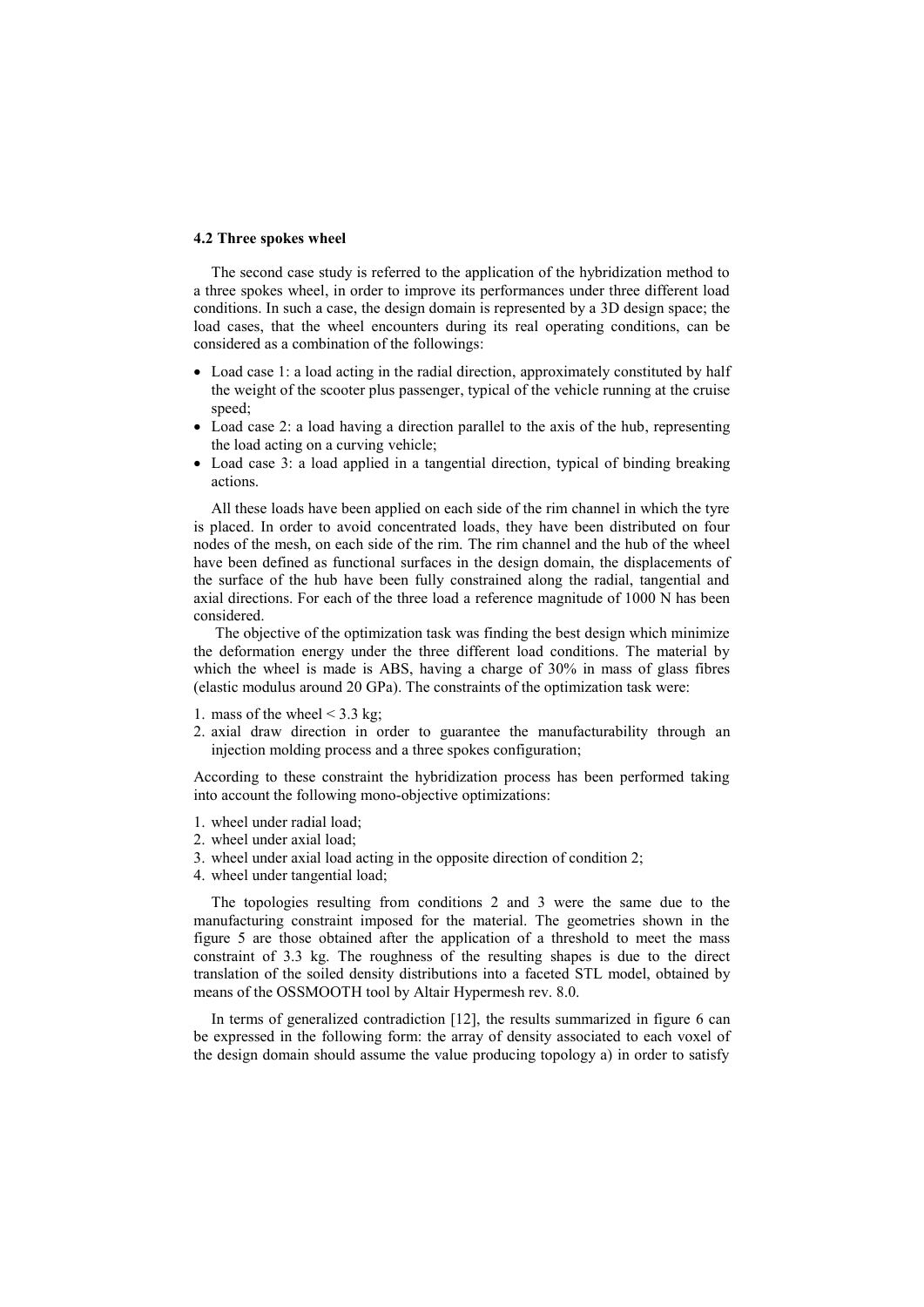the requirements of load case 1, and should assume the value producing topology b) according to the requirements of load case 2, and should finally assume the value producing topology c) to satisfy the requirements of load case 4.



**Fig. 6.** Topologies resulting from three mono-goal optimization tasks. from left to right, under radial load (a), axial load (b) and tangential load (c). In such a case, radial and axial conditions produce quite similar topologies, despite some differences in the axial direction can be osserved, while the tangential load brings to a wheel having a continuous central rib. All these topologies meet the mass constraint of 3.3 kg.

The hybridization formula (1) has been applied with the following values of the coefficients:  $M_i=1$ ,  $K_{i1}$  proportional to the overall deformation energy of each load case, no translations, nor rotations applied. In this case, the tangential and axial loads were more critical than the radial one. The results of the hybridization process are presented in figure 7, where two different relevant topologies are obtained by applying a different soiling threshold to the density distribution, both without violating the maximum mass constraint. A lighter version having three ribbed spokes and a weight of about 2.9 kg and another having three spokes with a continuous central rib and a weight of 3.2 kg.

In order to perform the benchmark with a traditional multi-goal optimization process, the same design task has been performed with a multi-objective function. The density distribution has been soiled in order to meet the mass constraint; the topology shown in figure 7 (right) has a weight of about 3.2 kg.



**Fig. 7.** Comparison between hybrid and multi-goal optimized topologies: from left to right, lighter version of the hybrid solution (2.9 kg), hybrid solution (3.2 kg), multi-objective (3.2 kg).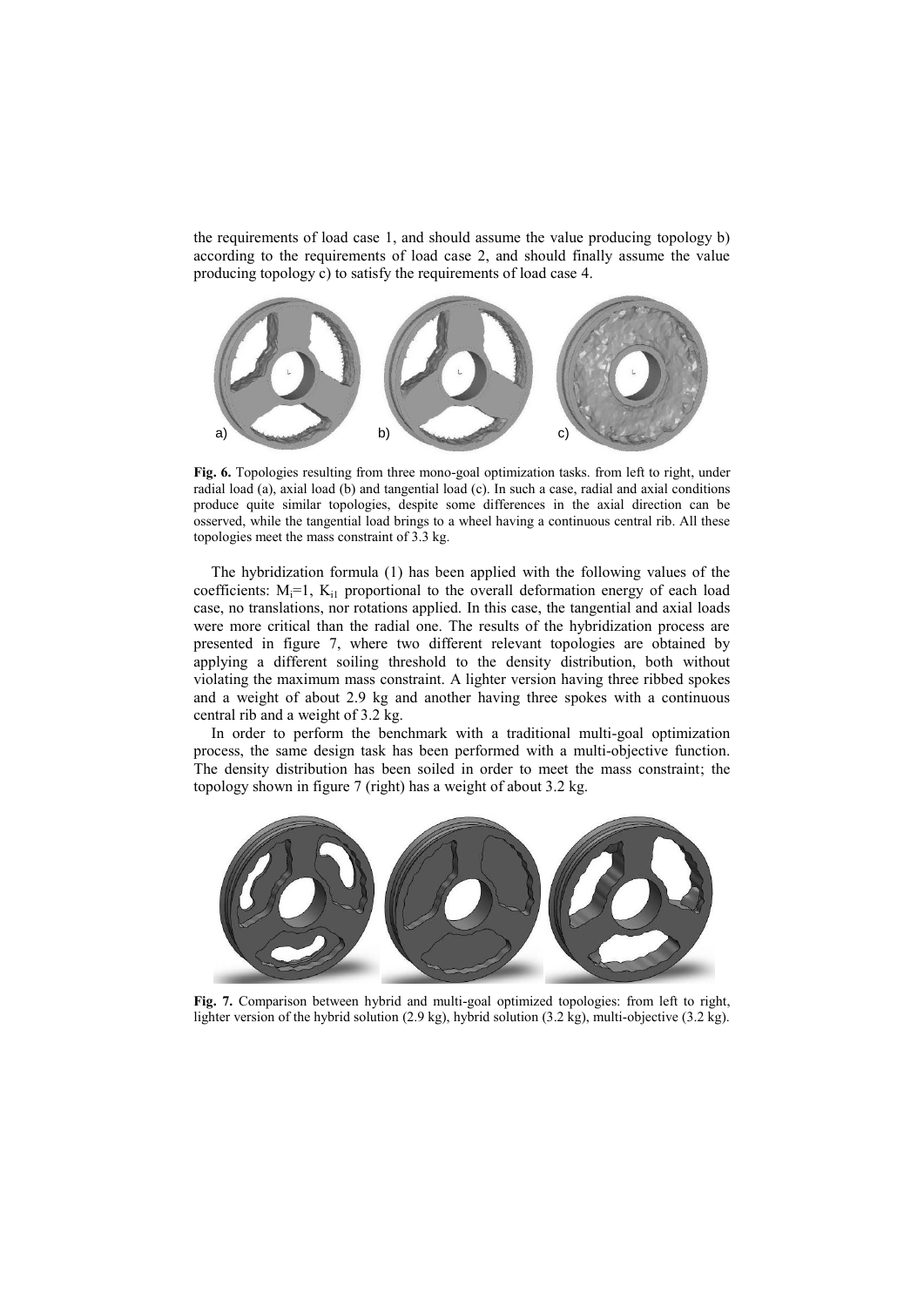**Table 2.** Hybrid lighter vs. Multi-Objective and Hybrid heavier vs Multi-objective, comparison of the deformation energy (mJ) for the three load cases.

| Topology                   | Load case 1 | Load case 2 | Load case 3 |
|----------------------------|-------------|-------------|-------------|
| 1 - Multi-Objective        | $0.97E-6$   | 1.18E-5     | 7.35E-6     |
| $2 - Hybrid$ lighter       | $0.96E - 6$ | 1.15E-5     | $5.33E-6$   |
| $3 -$ Hybrid heavier       | $0.96E - 6$ | 1.15E-5     | 3.96E-6     |
| $\Delta(2 \text{ vs. } 1)$ | =           | $=$         | $-27.5%$    |
| $\Delta(3 \text{ vs. } 1)$ |             | $=$         | $-46.1%$    |

A comparison among these topologies shows that the solution obtained with the traditional multi-objective optimization has the dimensions of the transversal section of the spokes larger than the spokes of the hybrid solution. Also the regions under the rim and the hub of the multi-objective solution are thicker than the hybrid ones.

These differences in the material distribution bring a strong improvement of the behavior of the hybrid wheels (both lighter and heavier topologies) under the tangential load with respect to the multi-objective solution as shown in Table 3, while the other performances were essentially the same.

A critical issue for spoke wheels is represented by fatigue phenomena arising when the radial load changes position from the stiffer regions of the rim, such as those under the spokes, to the regions among the spokes. With the aim to evaluate the behavior of the hybrid heavier solution and the multi-objective under a rotating radial load, a distributed load has been applied on a arc of the rim among two spokes and the deformation of the central axis of the rim has been evaluated in different positions. Figure 8 clearly highlights that the hybrid solution presents a stiffness distribution along the rim much more uniform than the multi-objective. This is an unexpected result of the hybridization technique to be further investigated in order to understand if and how it impacts other performances of the system not considered as objectives of the optimization task.



**Fig. 8.** Radial deformation among the spokes under a distributed radial loads acting on the wheel rim: comparison between hybrid and multi-objective optimization.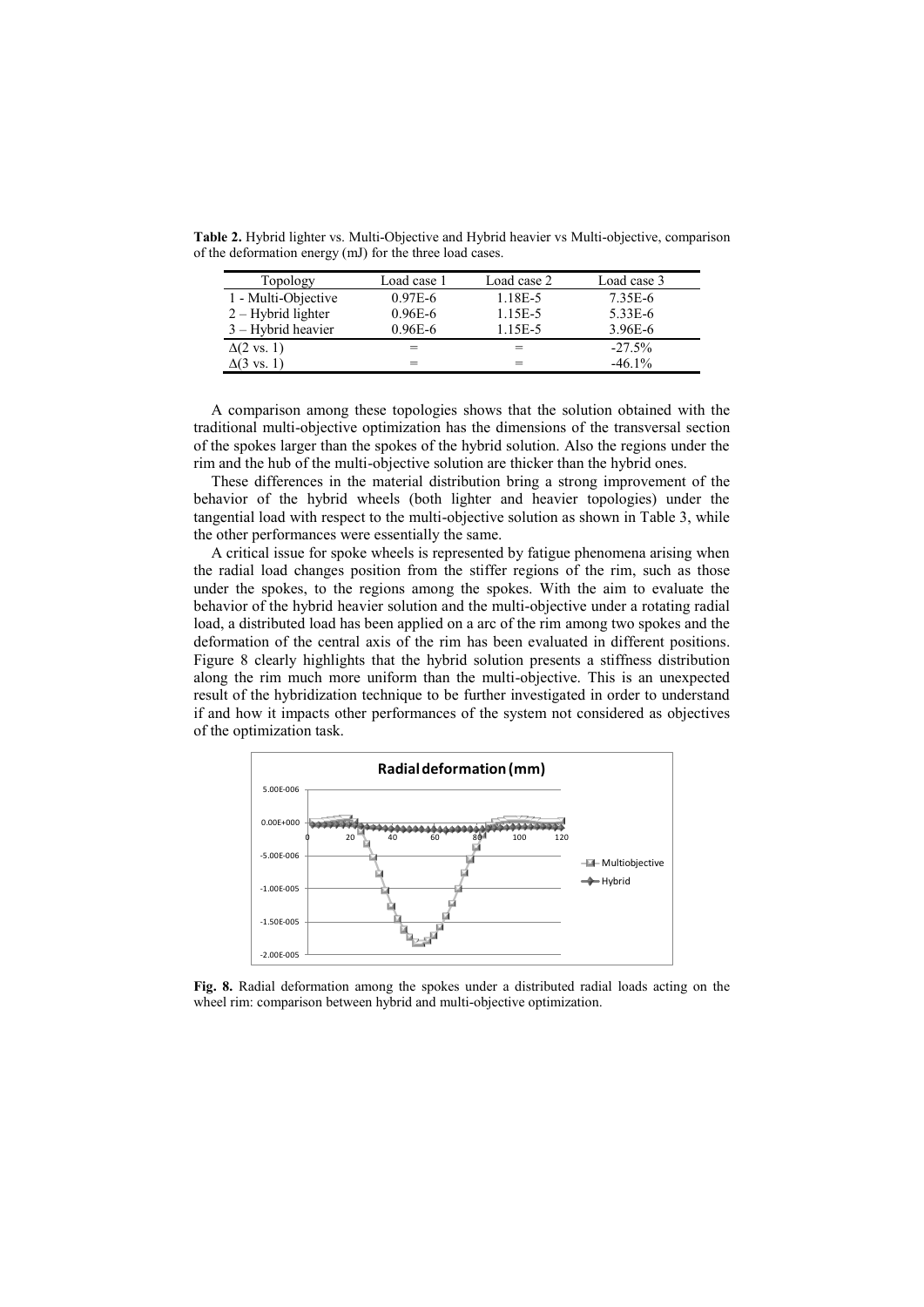#### **5 Discussion and conclusion**

The examples reported so far are based on a straight sum of the density distributions obtained through the mono-goal optimizations. Besides, according to (1), the hybridization can be performed also by applying rotations, translations and multiple copies. This application of the proposed approach is still under investigation, but relevant results have been already achieved in several design tasks, even if the criteria to identify the most appropriate set of parameters governing (1) are still under study.

In the mind of the authors, translation and rotation are hybridization operators that can be useful for example when the optimization task is characterized by time dependent boundary conditions; in the wheel case study, all the three forces change position during the rotation of the wheel itself. In order to improve the behavior under fatigue loads, a uniform stiffness distribution around the hub is preferred. Indeed, a relative rotation, around the wheel axis, between the topologies a) and b) of figure 6, brings to the generation of a six spokes geometry, as shown in figure 9. Such a configuration leads to a strong improvement of the overall fatigue behavior of the wheel, even if it slightly violates the mass constraint.



**Fig. 9.** Topology obtained through a hybridization based on the relative rotation of density distributions a) and b) of figure 5.

In conclusions, the proposed approach is based on the refusal of a compromise topology obtained through a traditional multi-objective optimization: better results can be achieved by hybridizing the density distributions determined with mono-goal optimizations corresponding to the different boundary conditions acting on the system. As shown also in the exemplary applications of the present paper, the proposed approach leads to very different topologies with respect to the traditional design optimization; the resulting geometry has often better performance than an equivalent multi-objective optimization, presumably because local optima are avoided as it happens with genetic algorithms (but with reduced computational efforts).